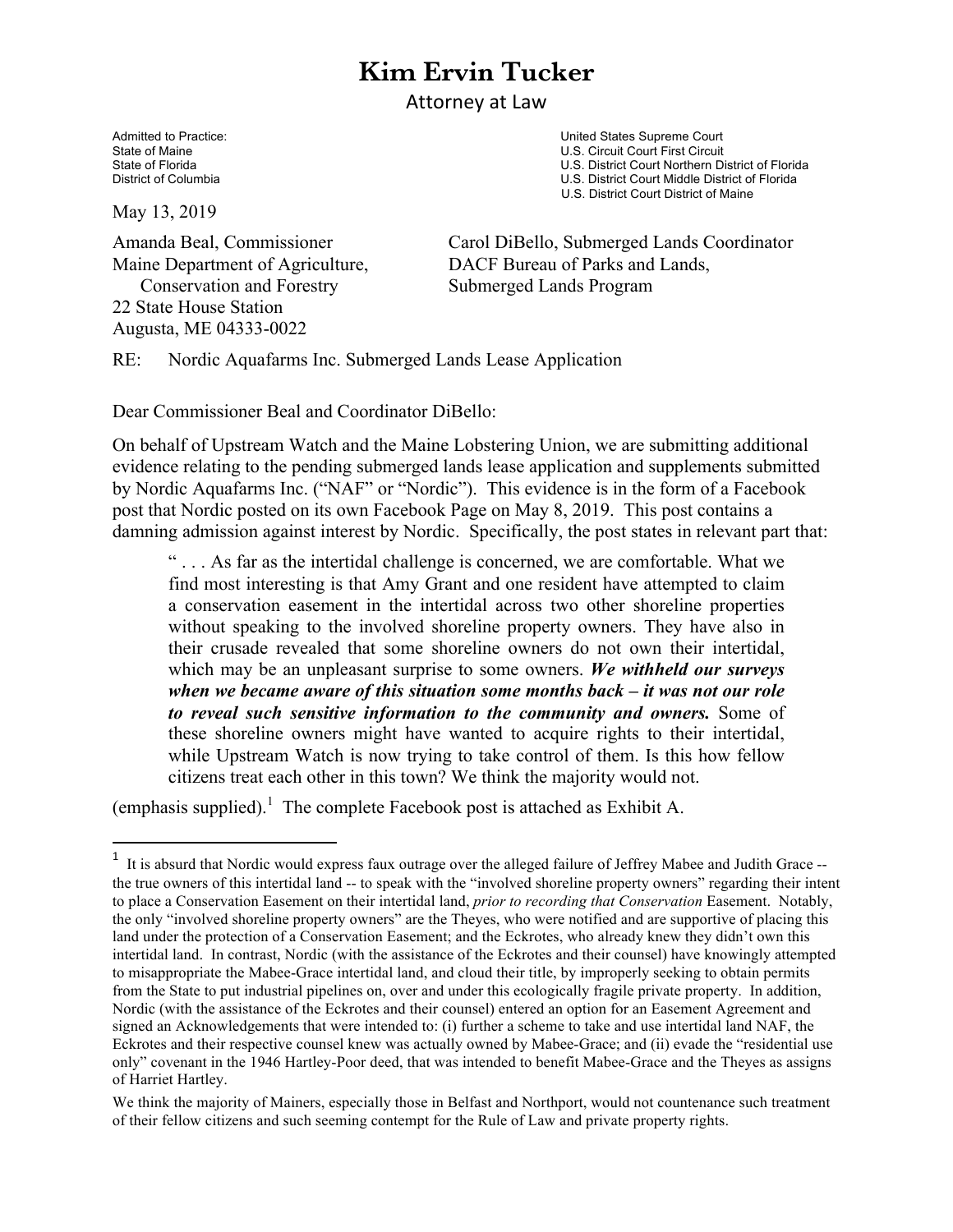In other words, Nordic has known for months that the Eckrotes did not own the intertidal land on which their lot fronts and, as a result, Nordic lacks and could never acquire any interest in the intertidal land sufficient to constitute the TRI required to file an application for a submerged lands lease. However, Nordic intentionally withheld this information (and the surveys demonstrating this fact) from the State and the public.

Contrary to Nordic's assertion in their post, it was in fact their "role to reveal such sensitive information." Indeed, it was Nordic's and their counsels' duty to reveal this information to the State agencies from which permits were being sought. Instead, Nordic, their counsel and their agents have intentionally misrepresented Nordic's administrative standing to obtain permits over land in which Nordic and their agents knew they had no title, right or interest, both to State agencies and the public.

Nordic's Facebook revelation demonstrates that Nordic, and the agents and counsel assisting Nordic, have shirked their obligation to exercise candor toward the Maine agencies responsible for considering their lease and permit applications, as well as to the people of Belfast and Northport, Maine.

With our filing submitted on May 1, 2019, Upstream Watch and the Maine Lobstering Union presented detailed evidence demonstrating that neither Janet and Richard Eckrote, nor Nordic Aquafarms Inc. (through the Easement option executed by the Eckrotes in August of 2018), have *any* interest, much less interest sufficient to claim title, right or interest ("TRI") in the intertidal land on which the Eckrotes' lot fronts. Nordic's claim of TRI is wholly fabricated and demonstrably false.

Most of the evidence that Upstream and the MLU submitted is based on the publicly available recorded deeds in the Waldo County Registry of Deeds. The Eckrotes' lack of any interest in the intertidal land is apparent from a review of the recorded deeds of the Eckrotes' predecessors in interest going back to 1946. Because this information was so readily available in the publicly recorded documents, Upstream and the Lobstering Union believed that Nordic and its agents knew, or *should have known,* that they (and the Eckrotes) lacked TRI.

If Nordic did not know they (and the Eckrotes) lacked any interest in the intertidal land after reviewing these deeds, it would have indicated a troubling lack of competence. However, if Nordic knew, concealed this information from State officials and the public, and created a false claim, it would be more troubling and, quite arguably, would constitute perjury, fraud or both.

We now know, based on NAF's own admission in their Facebook post, that they have known that they lacked TRI for at least a year (since the April 2, 2018 Good Deeds survey of boundaries was completed) but chose to conceal that fact.

Notably, Nordic has had at least three surveys completed on the land in this area, that Nordic has incorporated by reference in the maps attached to its DACF and MEPDES application(s) and supplements. These surveys were completed by reputable, Maine-licensed surveyors with experience in applying the Colonial Ordinance of 1641-1647. It seemed inconceivable to us that those surveys would not have revealed that the Eckrotes did not own the intertidal land on which their land fronts. However, NAF has not recorded any of these surveys in the Waldo County Registry of Deeds, nor provided any of these surveys to the State or the public, despite repeated requests for Nordic to do so by Upstream Watch and the Maine Lobstering Union. As a result,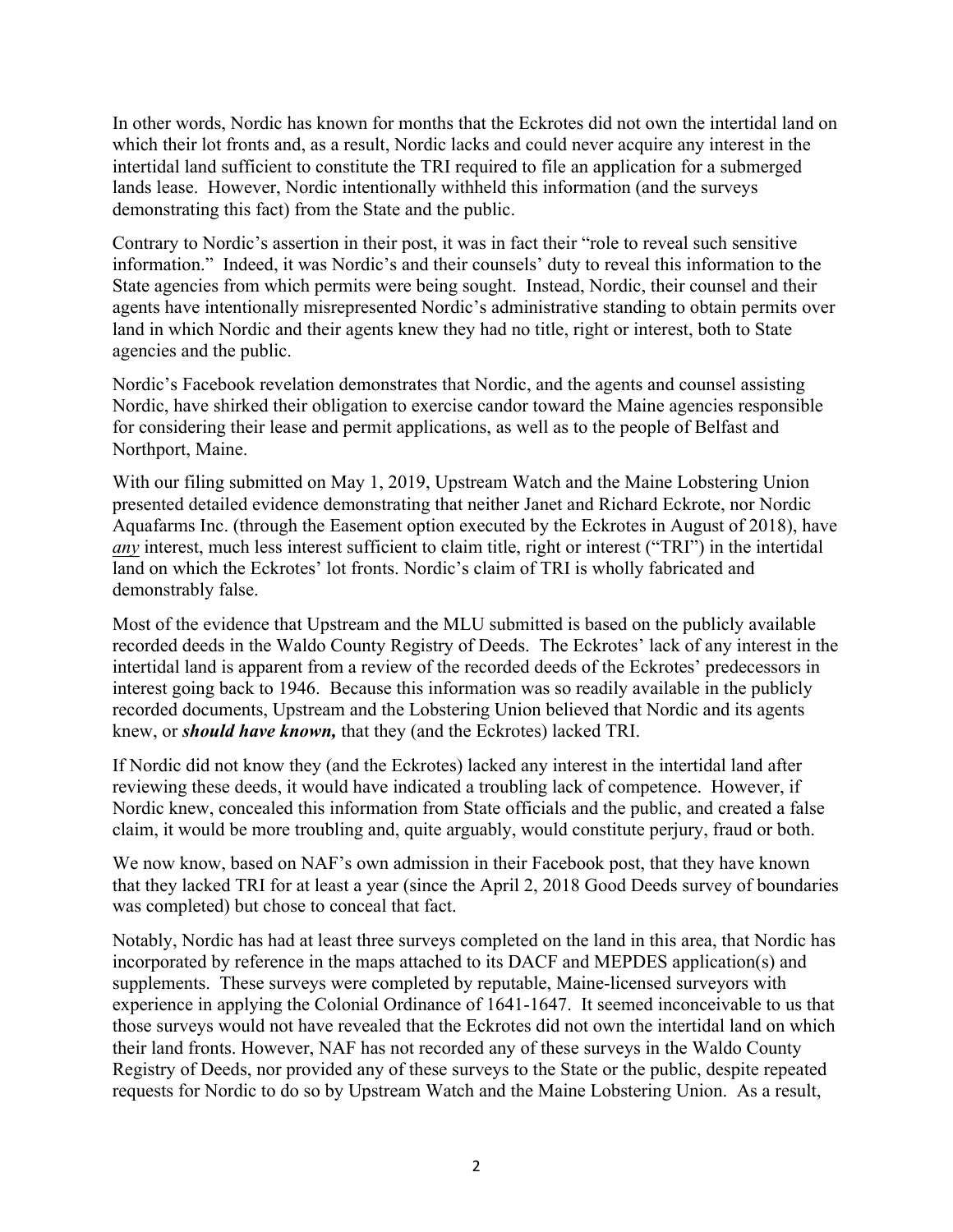Upstream and the Maine Lobstering Union were unable to ascertain the extent of Nordic's prior knowledge of the Eckrotes' lack of TRI.

Upstream Watch and the Maine Lobstering Union have successfully challenged the first two routes in the intertidal zone that Nordic proposed for its pipelines, based on Nordic's lack of TRI in the intertidal land over which those routes crossed. Consequently, Nordic was aware of the need to provide substantive and credible proof to support its claim of TRI in its *third* proposed route.

So Upstream Watch and the Maine Lobstering Union became suspicious when we saw the curious, error-ridden letters submitted in March 2019 by NAF to demonstrate TRI. These letters did nothing more than assert that Nordic had the same rights to use U.S. Route 1 and the intertidal zone land on which the Eckrotes' lot fronts that the Eckrotes have – without ever confirming that the Eckrotes have *any* rights of ownership in the intertidal land on which their lot fronts, let alone any ownership rights in U.S. Route 1. Subsequently, our suspicions of Nordic's intentional concealment of the Eckrotes' and Nordic's lack of TRI were raised further when we inadvertently learned about the existence of the 2018 Hodge title search commissioned last year by "a Portland law firm" (presumably Nordic's lawyers, Drummond Woodsum). By happenstance, we contacted the same title searcher to do this work for us after we saw the strange letters.

While the title searcher never revealed who had retained her to do this work, it seemed inconceivable that anyone other than Nordic (or its counsel) would have retained someone to do this same title search. And it seemed beyond belief that Nordic would choose to submit the two bizarre, error-ridden letters filed in late March as Nordic's "proof" of TRI, rather than a professional title search, *if the title search supported a claim of TRI*. The only reason to withhold such a title search would be if that title search confirmed what Upstream Watch and the Maine Lobstering Union already knew, that the Eckrotes lacked any ownership interest in this intertidal land.

Similarly, a decision to intentionally conceal the truth about the Eckrotes' lack of TRI in the intertidal land would also explain why Nordic was withholding the 2012 and 2018 Good Deeds surveys, and the 2018 and 2019 Dorsky surveys.

Now Nordic has provided proof through its May  $8<sup>th</sup>$  Facebook post that they did, in fact, make a calculated decision to conceal those surveys, because the surveys confirm that neither the Eckrotes nor Nordic had TRI in the intertidal land on which they have proposed to place their pipelines.

Last week, counsel for Upstream Watch and the Maine Lobstering Union were advised that the 2012 Good Deeds survey, that was incorporated-by-reference in the 2012 Deed from the Estate of Phyllis Poor to Janet and Richard Eckrote, confirms that the Eckrotes do not own the intertidal land on which their lot fronts. That survey was reviewed in the Belfast Good Deeds office last week and we have been advised that the waterside boundary of the Eckrotes' lot shown on that survey ends at the high water mark along Penobscot Bay. Thus, this 2012 Good Deeds survey identifies the boundary at the high water mark -- *as all deeds going back to 1946 require*. There is no legitimate reason for this document not to be included in the record of this application, recorded and made public. As noted in our First Comment submission, due process and due diligence require surveys that have been incorporated by reference in deeds to be produced.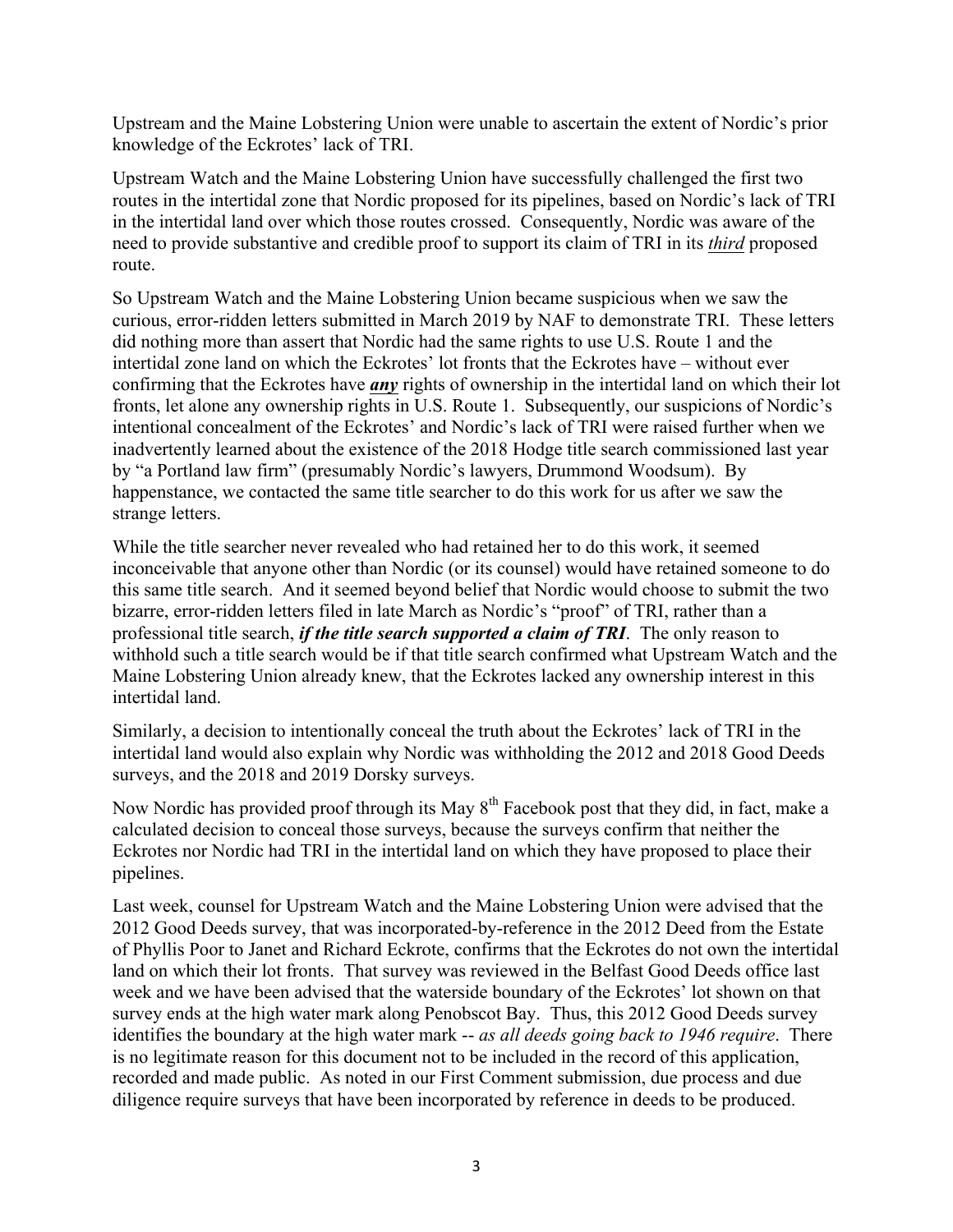Presumably, the other surveys and the 2018 Hodge title search all reveal that the Eckrotes do not own, and never have owned, the intertidal land where Nordic proposed to site their pipelines. Why else would Nordic withhold these surveys and the title search from the public and the State, when they are the best evidence of TRI – *if any arguable and legally cognizable interest in the intertidal land actually exists*?

The realization that NAF and their counsel have intentionally concealed the truth about who owns the intertidal land "for some months," gives new meaning and significance to the arguments raised by NAF's counsel in the January 3, 2019 letter filed by NAF's counsel, Joanna Tourangeau. In that letter, submitted in opposition to our December 18, 2018 Motion to Dismiss NAF's MEPDES and Submerged Lands lease applications for lack of TRI, NAF's counsel states in relevant part that:

. . . This easement gives NAF the necessary title, right, or interest for the BPL to consider its Submerged Land Lease application. "[T]he owner of the upland adjoining tide water *prima facie* owns to low-water mark, and does so in fact unless the presumption is rebutted by proof to the contrary." *Dunton v. Parker*, 97 Me. 461, 54 A. 1115, 1118 (1903). Thus, the property NAF acquired rights to use via its agreement with the Eckrotes through the Easement, whose side lot lines intersect with the "high water" mark, per se establishes right, title, and interest for the purposes of standing.

The BPL has no authority or jurisdiction to consider whether any other party can rebut this presumption. See *Southridge* [*Corp. v. Bd. of Envtl. Prot.*], 655 A.2d [345,] at 348 [(Me. 1995)]. Thus, even if Upstream and MLU were correct that other parties have future potential claim to rights in the intertidal or littoral zones, NAF has shown sufficient right, title or interest in the adjacent upland for purposes of the BPL submerged land lease.

This letter misrepresents the meaning of the Law Court's holding in *Southridge*. Nordic's counsel has misinterpreted this case to support the notion that DACF is required to issue a submerged lease, based on nothing more than a fabricated claim of title – even if that claim is demonstrably untrue and the applicant's counsel knows the claim is false. However, the Law Court never endorsed fraud in deciding *Southridge*. NAF's January 3 argument, viewed through the prism of the admission in Nordic's Facebook post, appears to confirm that NAF and their counsel believe that they can legally withhold the truth about NAF's (and the Eckrotes') lack of TRI – even lie about knowingly attempting to take intertidal land the applicant and their counsel and agents know belongs to someone else -- in order to obtain a desired permit or lease. Maine law does not and should not countenance such connivance.

In sum, despite the fact that all of these applications and supplements were submitted to the State under penalty of perjury by Nordic's counsel and agents, all of the claims of title, right or interest contained in these applications and supplements appear to have been knowingly false when submitted. Simply, contrary to the inference contained in this January 3 letter submission, NAF is not entitled to a submerged lands lease just because they have lied long enough about TRI to get their permits in hand.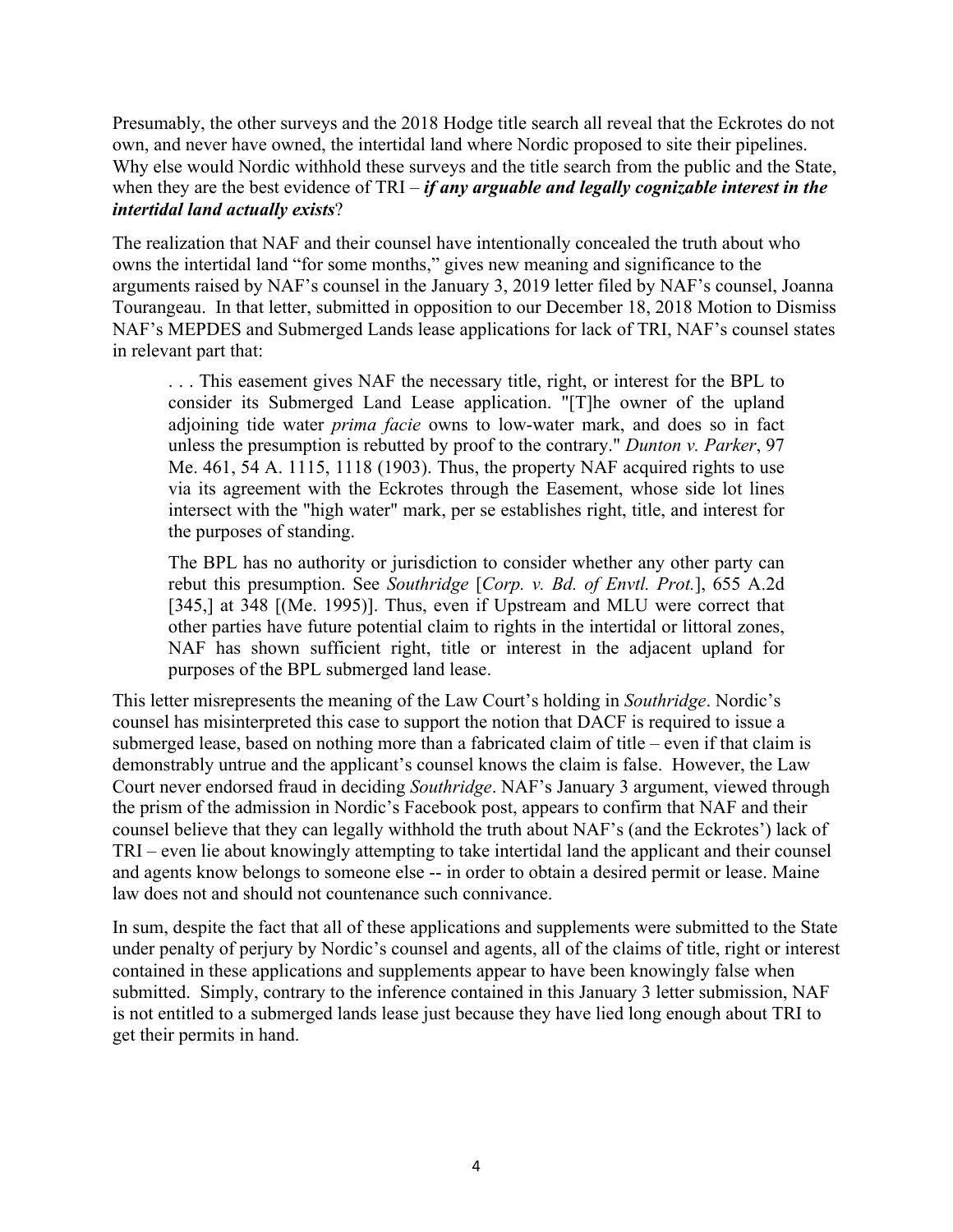In fact, DACF's rules state that a loss of TRI at any time after a lease is obtained will invalidate the DACF lease or easement. This rule states in relevant part that:

#### ". . . *if the holder's right, title or interest in the upland terminates, then the lease or easement shall be invalid and all leasehold or easement interest in the Submerged Lands shall be extinguished.***"**

See, 01-670 C.M.R. ch. 53, § 1.6.B.1 (emphasis supplied). If a lease is required to be *invalidated,* and all leasehold or easement interest *extinguished,* upon a holder's loss of TRI, surely no lease is required to be issued by DACF to an applicant who has never had TRI and can never obtain TRI.

Thus, Nordic's purpose in attempting to deceive DACF-BPL about the existence of TRI to obtain a submerged lands lease is puzzling, since obtaining the lease under false pretenses would not prevent the invalidation and loss of this lease as soon as the truth about the Eckrotes' and Nordic's lack of TRI in this intertidal land was revealed to the BPL. Yet Nordic continues to willfully mislead the public and relevant Maine agencies about having TRI — an assertion that is demonstrably false.

Nordic has now acknowledged that it withheld its surveys to conceal the Eckrotes' lack of ownership in the intertidal land needed for its proposed pipelines. According to the plan for the third pipelines route submitted by Nordic to DACF-BPL, the boundary and topographic survey that Nordic had done by Good Deeds was completed on April 2, 2018. Thus, for over a year, Nordic has been aware that the Eckrotes had no interest in the intertidal land, and could grant to Nordic no interest to the intertidal land. Yet, Nordic withheld this information for the City of Belfast while they obtained amendments to the City's land use ordinances to facilitate this project. And, Nordic submitted all of its State applications and supplements, containing claims that Nordic has TRI based on the Easement from the Eckrotes, when Nordic knew all along that the Eckrotes had no ownership right in the intertidal land on which their lot fronts and that he Easement conveyed no legally cognizable right to use this land in the manner the permits sought would authorize.

DACF must dismiss this application for lack of TRI. And, because of Nordic's intentional concealment of this information regarding their lack of TRI "for some months," this dismissal should be *with prejudice*. In addition to requesting that Nordic's pending application(s) and supplements be dismissed, *with prejudice*, Upstream Watch and the Maine Lobstering Union also request that the State take action to punish those who have submitted false representations to the State of Maine *to the fullest extent of the law*.

We all support economic development in Maine, but Maine does not need dishonest people coming here to do business.

It is imperative that sanctions be imposed against all those who have attempted to defraud the State of Maine and its people by filing applications and supplements that knowingly contain false information regarding title, right or interest -- the threshold requirement for any applicant to have administrative standing. It is reasonable to require a higher level of candor than has been exhibited here, and it is reasonable to expect an appropriate level of truthfulness from applicants and the counsel who assist them in filing their applications.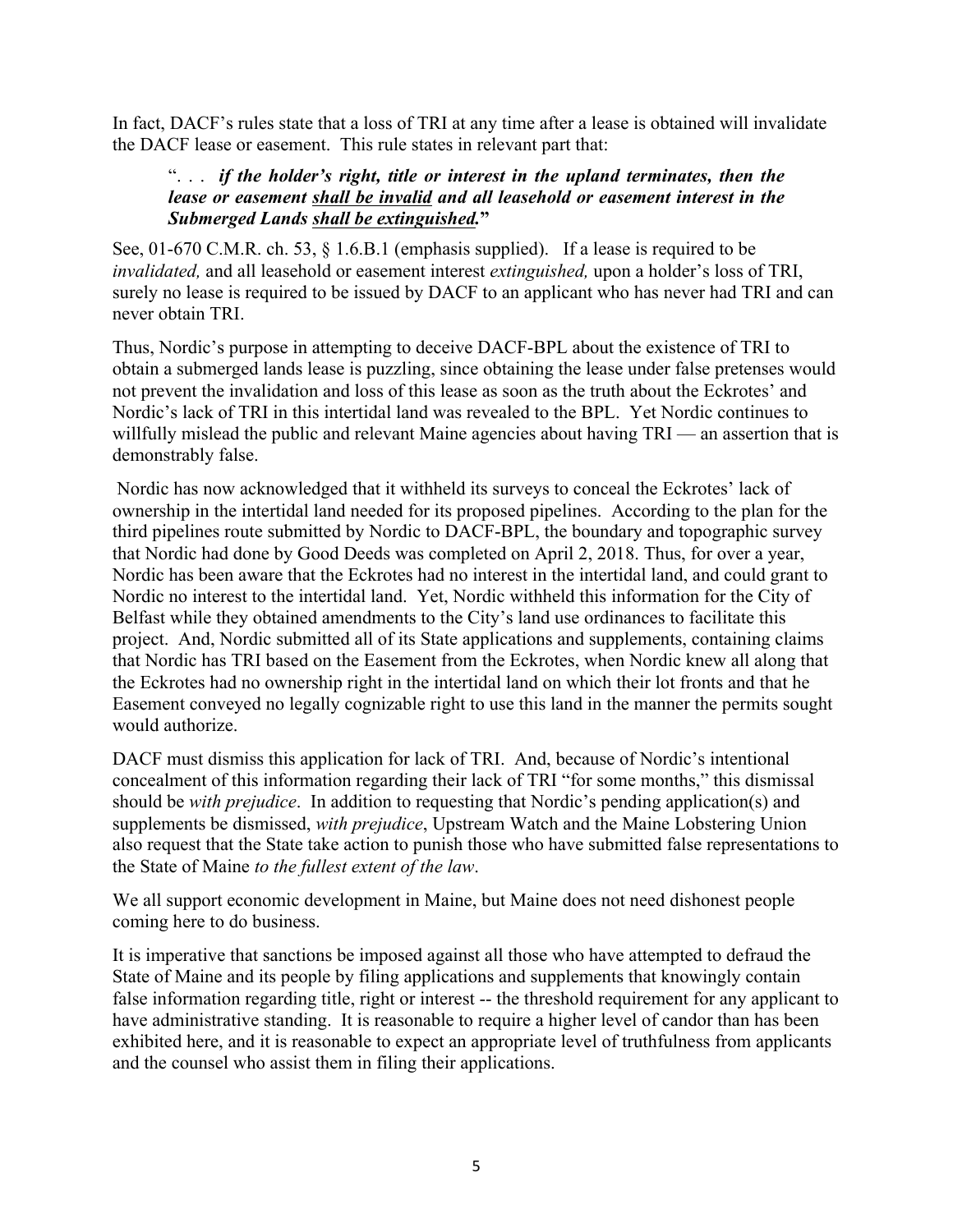Although we cast no aspersions upon the surveyors or title searcher (whose work has been concealed from public view by Nordic and its agents likely because it revealed the truth regarding Nordic's and the Eckrotes lack of TRI), Upstream Watch and the Maine Lobstering Union request that DACF require Nordic to make the 2018 title search and all surveys part of the record in this case or impose a negative inference from this applicant's refusal to do so. In the alternative, Upstream Watch and the Maine Lobstering Union request that BPL, or appropriate officials from the Office of the Attorney General, speak to the professionals who prepared the title search and the surveys to determine whether and when they advised Nordic of the Eckrotes' lack of TRI.

We believe that such discussions will confirm that Nordic, their counsel, and their agents were aware of their lack of TRI prior to these applications and supplements being filed with the State of Maine (as NAF's Facebook post also suggests). If this is confirmed, those responsible should be punished. If there is no price to be paid for knowingly submitting deliberately false statements on applications for permits and leases from the State, or for an applicant (and their counsel) deliberately and knowingly attempting to misappropriate land that they know belongs to someone else, this practice will continue — to the detriment of our environment and economy. Please refer this matter as may be appropriate or required by law, so that those who have attempted to conceal the truth from the State and Maine public can receive the sanctions they have earned.

Respectfully submitted,

Kimberly J. Ervin Tucker Maine Bar No. 6969 Counsel for Upstream Watch and The Maine Lobstering Union 48 Harbour Pointe Drive Lincolnville, ME 04849 P: 202-841-5439 k.ervintucker@gmail.com